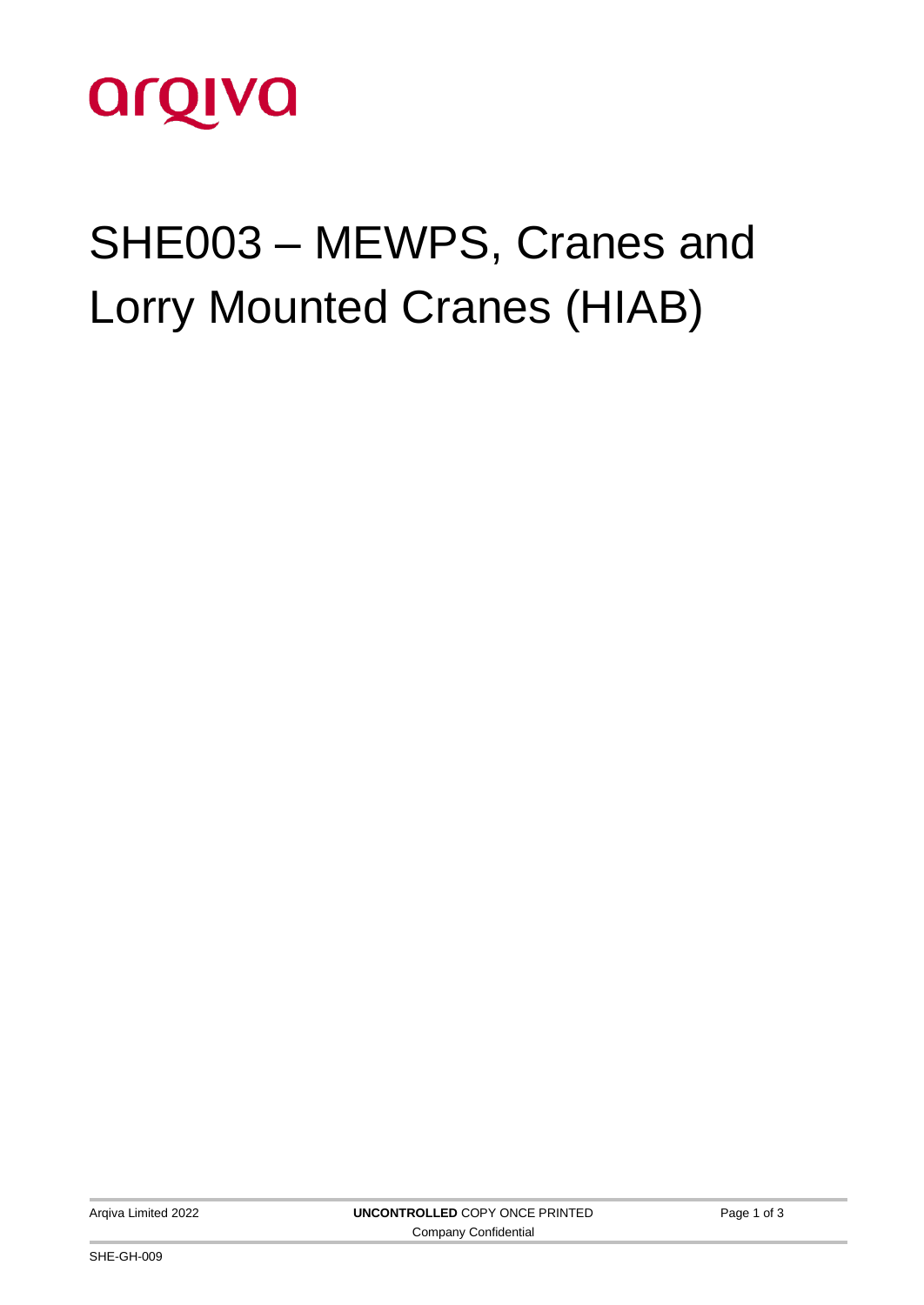## **1 Introduction**

This information sheet is designed to detail how companies accessing and working on Arqiva sites should use and control mobile elevated work platforms (MEWPS) e.g. cherry pickers, scissor lifts as well as, cranes and lorry mounted cranes (HIAB) on Arqiva sites. This information should be read in conjunction with the other information sheets applicable to the activities you are undertaking.

## **2 Accreditation**

It is recognised that many companies use a MEWP or crane hire company local to where they are carrying out the work, also that many national companies subcontract to local companies. As a result, it is not mandatory for MEWP or crane companies to be accredited on Service Now.

It is the responsibility of the accredited company hiring the MEWP, crane, and lorry mounted crane to make suitable checks to ensure they are using a competent supplier. Also, to check their history for example have any recent improvement or prohibition notices been issued or have they been prosecuted.

The accredited company hiring the MEWP or crane must have a representative on site coordinating the work at all times.

#### **3 Site Access Requirements**

When you make a site access request on Service Now you must ensure that you specify that a MEWP and or crane is to be used as well as detailing lift height and weight. You must also submit a method statement and risk assessment that describes the use and control of the equipment. Mandatory elements that must be included in the method statement are detailed in SHE guidance document SHE002.

If the MEWP or crane hire company are providing their own method statements, you must reference these from your method statement and indicate how the work will be supervised and coordinated on site.

### **4 Site Attendance**

An Arqiva Site Representative is mandatory for the use of all MEWPS and cranes when using to access a mast or tower. The Site Access Team will arrange attendance on your behalf.

### **5 Minimum Arqiva Standards for the use of MEWPS**

The following at a minimum must be adhered to when using a MEWP on an Arqiva site

- The operator of the equipment has a valid training certificate that is specific to the type of equipment to be used, for MEWP operators the certificate should be accredited by IPAF
- There is a valid LOLER inspection certificate for MEWP and lifting accessories, for man riding equipment this should be 6 monthly for non-man riding 12 monthly
- The operator has undertaken a pre use check
- Adherence to relevant HSE regulations, guidance on the use of MEWPS.
- All persons working in a MEWP must be attached at all times using an appropriate fall arrest harness and lanyard
- Emergency procedures for rescue are in place
- Risk assessment and method statement and berthing diagram for the use of the MEWP and also incorporated / referenced into the task risk assessment and method statement
- Remember to take into account MF hazard on some Arqiva sites